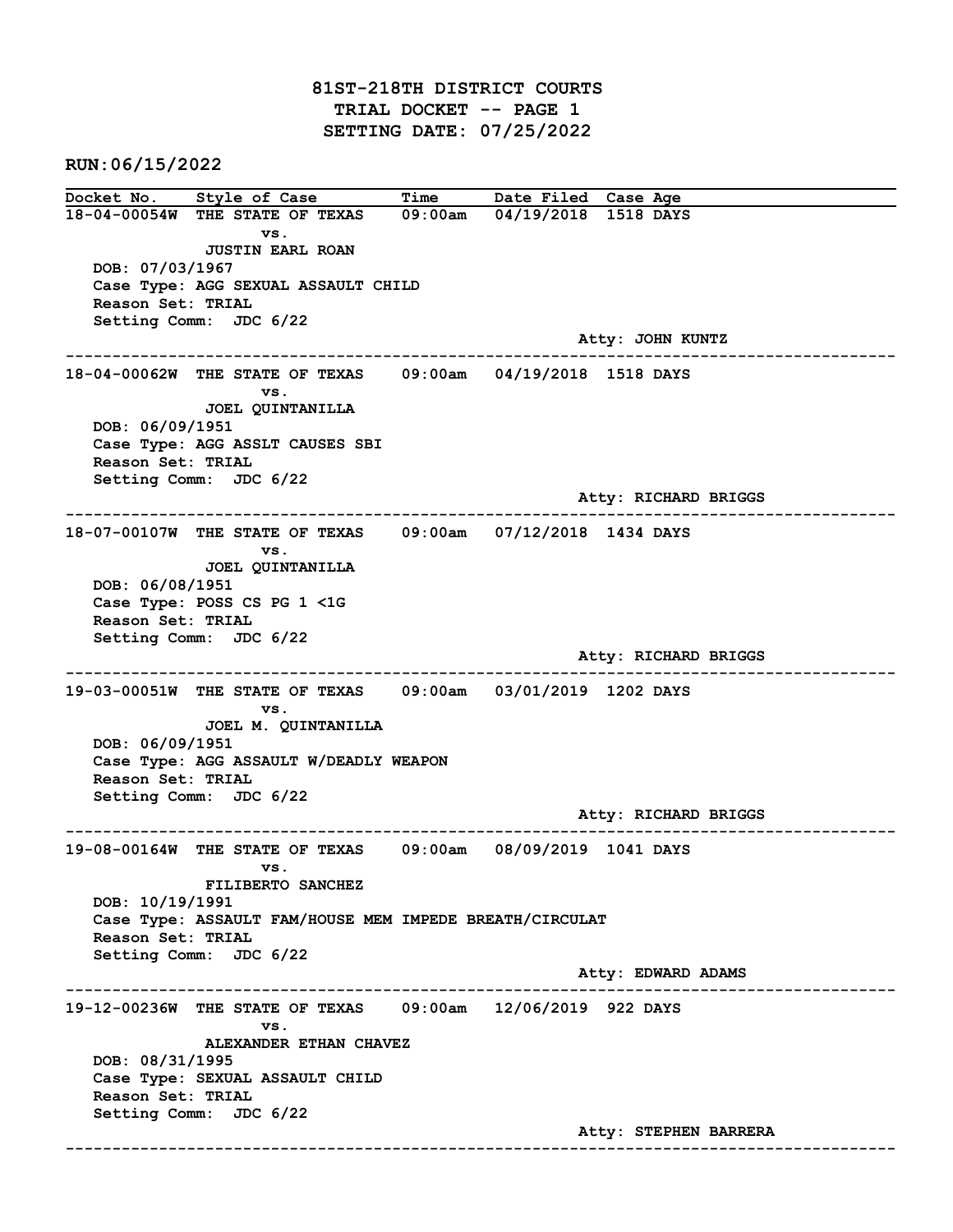## 81ST-218TH DISTRICT COURTS TRIAL DOCKET -- PAGE 2 SETTING DATE: 07/25/2022

RUN:06/15/2022

Docket No. Style of Case Time Date Filed Case Age 19-12-00237W THE STATE OF TEXAS 09:00am 12/06/2019 922 DAYS vs. ALEXANDER ETHAN CHAVEZ DOB: 08/31/1995 Case Type: SEXUAL ASSAULT CHILD Reason Set: TRIAL Setting Comm: JDC 6/22 Atty: STEPHEN BARRERA ------------------------------------------------------------------------------------------------------------------------ 20-01-00019W THE STATE OF TEXAS 09:00am 01/14/2020 883 DAYS vs. DAVID MARROQUIN JR DOB: 03/15/1992 Case Type: POSS CS PG 1 >=1G<4G Reason Set: TRIAL Setting Comm: JDC 6/22 Atty: JASON NITZ ------------------------------------------------------------------------------------------------------------------------ 20-01-00022W THE STATE OF TEXAS 09:00am 01/14/2020 883 DAYS vs. VIRGIL WILLIAM RILEY DOB: 04/21/1959 Case Type: AGG SEXUAL ASSAULT CHILD Reason Set: TRIAL Setting Comm: JDC 6/22 Atty: STEPHEN BARRERA ------------------------------------------------------------------------------------------------------------------------ 20-02-00050W THE STATE OF TEXAS 09:00am 02/07/2020 859 DAYS vs. JESSI MAKAYLA OLIVER DOB: 10/10/1996 Case Type: POSS CS PG 1 <1G Reason Set: TRIAL Setting Comm: JDC 6/22 Atty: RICHARD BRIGGS ------------------------------------------------------------------------------------------------------------------------ 20-02-00052W THE STATE OF TEXAS 09:00am 02/07/2020 859 DAYS vs. CHRISTOPHER WARD DOB: 09/21/1984 Case Type: CRIMINAL MISCHIEF >=\$2,500<\$30K Reason Set: TRIAL Setting Comm: JDC 6/22 Atty: MICHAEL DOMINICK ------------------------------------------------------------------------------------------------------------------------ 20-03-00057W THE STATE OF TEXAS 09:00am 03/06/2020 831 DAYS vs. ADRIAN ISRAEL ALANIZ DOB: 01/03/1999 Case Type: AGG ASSAULT W/DEADLY WEAPON Reason Set: TRIAL Setting Comm: JDC 6/22 Atty: STEPHEN BARRERA ------------------------------------------------------------------------------------------------------------------------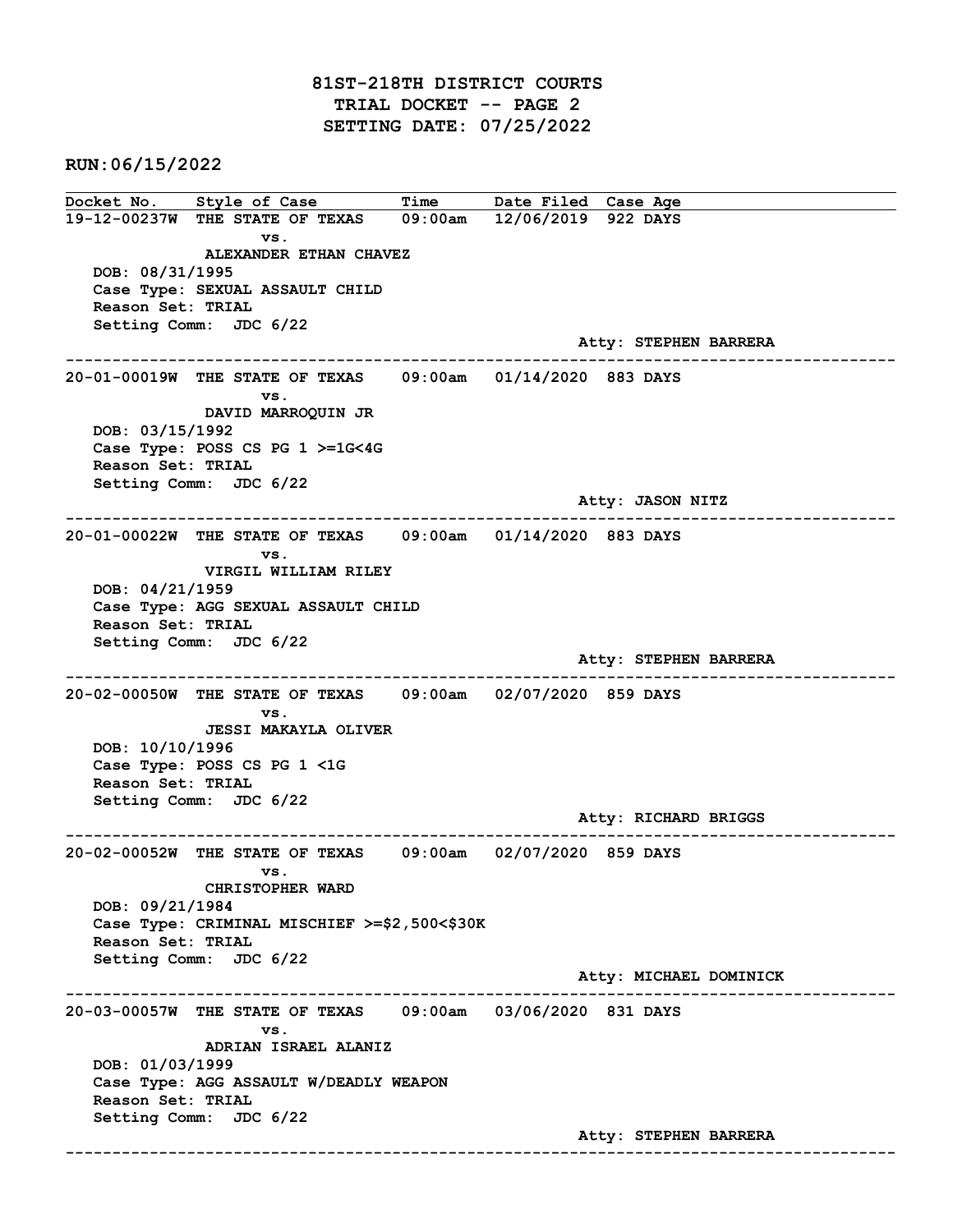RUN:06/15/2022

Docket No. Style of Case Time Date Filed Case Age 20-05-00073W THE STATE OF TEXAS 09:00am 05/08/2020 768 DAYS vs. SAMANTHA R. NASH DOB: 08/04/1991 Case Type: POSS CS PG 1 >= 1G<4G ANALOGUE Reason Set: TRIAL Setting Comm: JDC 6/22 Atty: JASON NITZ ------------------------------------------------------------------------------------------------------------------------ 20-08-00177W THE STATE OF TEXAS 09:00am 08/14/2020 670 DAYS vs. RYAN EDWARD HYATT DOB: 08/17/1989 Case Type: ASSAULT FAM/HOUSE MEM IMPEDE BREATH/CIRCULAT Reason Set: TRIAL Setting Comm: JDC 6/22 Atty: STEPHEN BARRERA ------------------------------------------------------------------------------------------------------------------------ 20-08-00196W THE STATE OF TEXAS 09:00am 08/14/2020 670 DAYS vs. CHAD RODRIGUEZ DOB: 11/07/1978 Case Type: POSS CS PG 1 >= 1G<4G ANALOGUE Reason Set: TRIAL Setting Comm: JDC 6/22 Atty: TRLA PDO ------------------------------------------------------------------------------------------------------------------------ 20-09-00248W THE STATE OF TEXAS 09:00am 09/04/2020 649 DAYS vs. SHANIA ANN ELIAS DOB: 08/30/2000 Case Type: EVADING ARREST DET W/VEH Reason Set: TRIAL Setting Comm: JDC 6/22 Atty: STEPHEN BARRERA ------------------------------------------------------------------------------------------------------------------------ 20-09-00265W THE STATE OF TEXAS 09:00am 09/04/2020 649 DAYS vs. PAUL BERTRAM WORLEY DOB: 04/30/1967 Case Type: EVADING ARREST DET W/VEH Reason Set: TRIAL Setting Comm: JDC 6/22 Atty: MONICA KHIRALLAH ------------------------------------------------------------------------------------------------------------------------ 20-10-00272W THE STATE OF TEXAS 09:00am 10/02/2020 621 DAYS vs. DAYTON MARTIN DOB: 03/06/1998 Case Type: SEXUAL ASSLT CHILD Reason Set: TRIAL Setting Comm: JDC 6/22 Atty: STEPHEN BARRERA ------------------------------------------------------------------------------------------------------------------------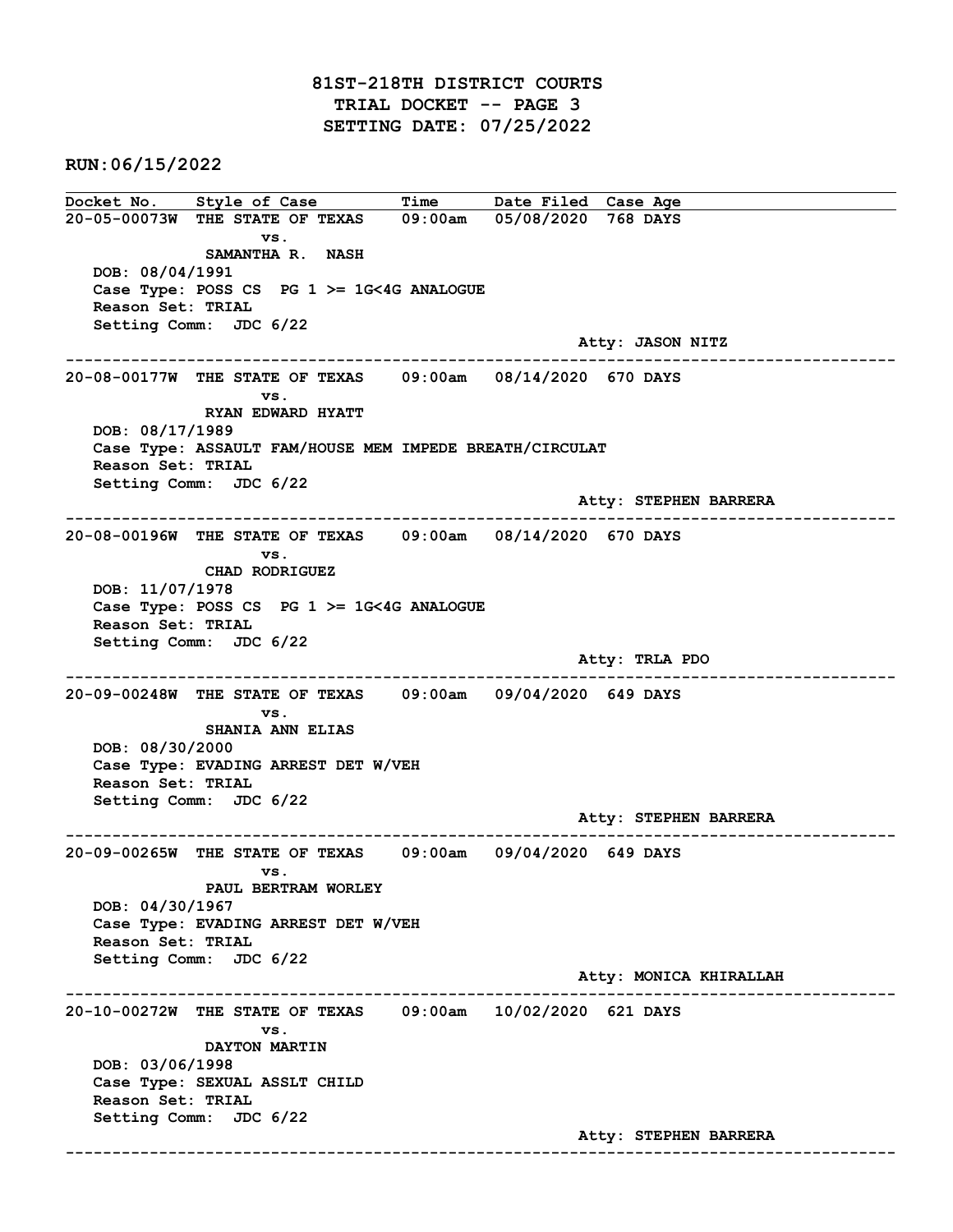## 81ST-218TH DISTRICT COURTS TRIAL DOCKET -- PAGE 4 SETTING DATE: 07/25/2022

RUN:06/15/2022

Docket No. Style of Case Time Date Filed Case Age 20-10-00275W THE STATE OF TEXAS 09:00am 10/02/2020 621 DAYS vs. ANTONIO MORALES DOB: 10/28/1979 Case Type: CRIMINAL MISCHIEF >=\$2,500<\$30K Reason Set: TRIAL Setting Comm: JDC 6/22 Atty: JASON NITZ ------------------------------------------------------------------------------------------------------------------------ 21-01-00008W THE STATE OF TEXAS 09:00am 01/28/2021 503 DAYS vs. DAVID MARROQUIN JR. DOB: 03/15/1992 Case Type: UNAUTH USE OF MOTOR VEHICLE Reason Set: TRIAL Setting Comm: JDC 6/22 Atty: JASON NITZ ------------------------------------------------------------------------------------------------------------------------ 21-01-00010W THE STATE OF TEXAS 09:00am 01/28/2021 503 DAYS vs. HECTOR J. MEDINA, JR. DOB: 12/13/1980 Case Type: HARASSMENT OF PUBLIC SERVANT Reason Set: TRIAL Setting Comm: JDC 6/22 Atty: ROBERT GIER ------------------------------------------------------------------------------------------------------------------------ 21-01-00012W THE STATE OF TEXAS 09:00am 01/28/2021 503 DAYS vs. BERNABE NAVARRETTE DOB: 02/18/1983 Case Type: INJ CHILD/ELDERLY/DISABLED RECKLESS BI/MENTAL Reason Set: TRIAL Setting Comm: JDC 6/22 Atty: TRLA PDO ------------------------------------------------------------------------------------------------------------------------ 21-01-00013W THE STATE OF TEXAS 09:00am 01/28/2021 503 DAYS vs. JESSI M. OLIVER DOB: 10/10/1996 Case Type: BURGLARY OF HABITATION Reason Set: TRIAL Setting Comm: JDC 6/22 Atty: RICHARD BRIGGS ------------------------------------------------------------------------------------------------------------------------ 21-01-00016W THE STATE OF TEXAS 09:00am 01/28/2021 503 DAYS vs. DIEGO R. REYES DOB: 11/13/2000 Case Type: SEXUAL ASSAULT Reason Set: TRIAL Setting Comm: JDC 6/22 Atty: JOHN "TONY" POLLREISZ ------------------------------------------------------------------------------------------------------------------------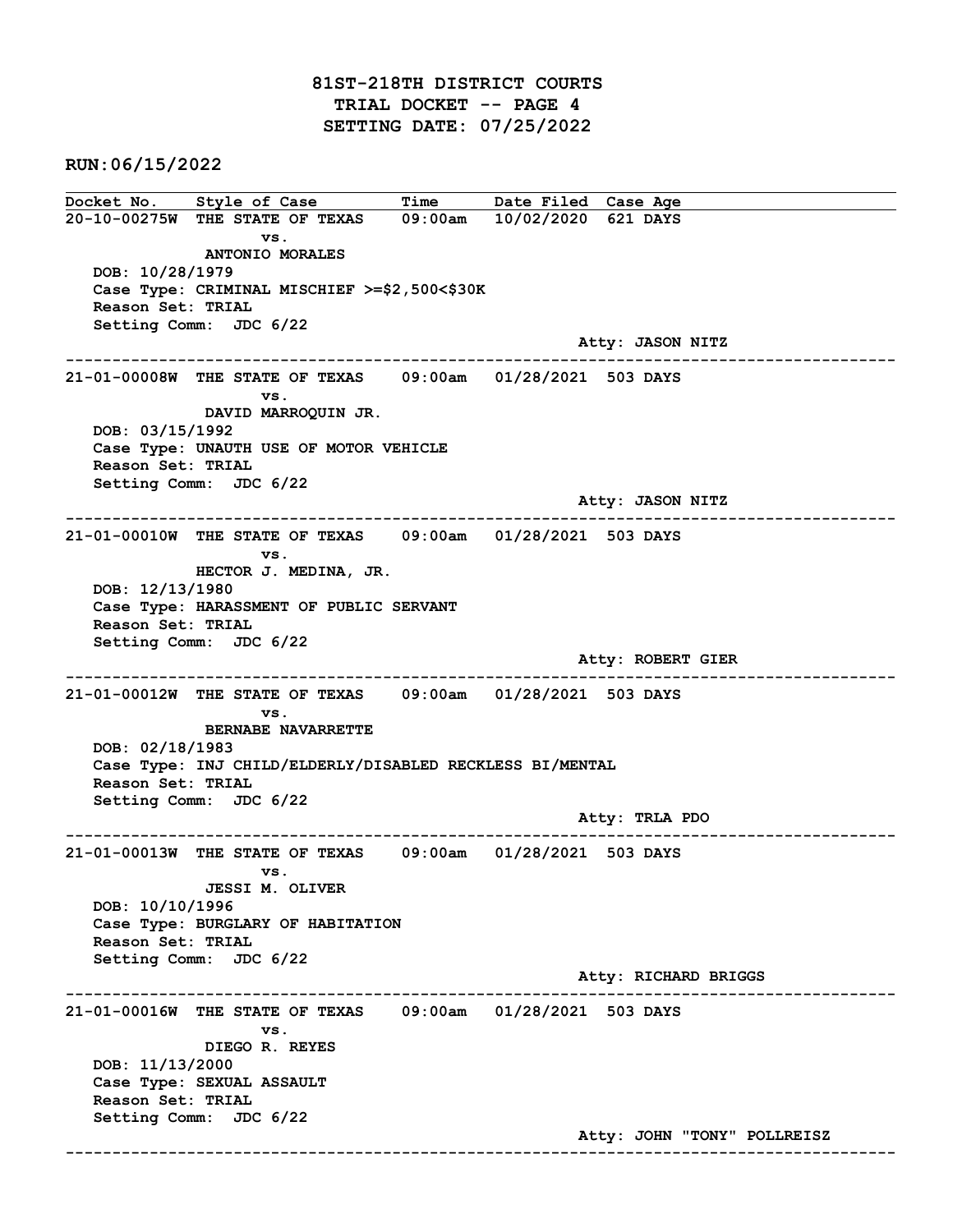## 81ST-218TH DISTRICT COURTS TRIAL DOCKET -- PAGE 5 SETTING DATE: 07/25/2022

RUN:06/15/2022

Docket No. Style of Case Time Date Filed Case Age 21-04-00075W THE STATE OF TEXAS 09:00am 04/16/2021 425 DAYS vs. GARY LANE LANFORD DOB: 09/06/1977 Case Type: THEFT PROP >=\$2,500<\$30K Reason Set: TRIAL Setting Comm: JDC 6/22 Atty: STEPHEN BARRERA ------------------------------------------------------------------------------------------------------------------------ 21-04-00082W THE STATE OF TEXAS 09:00am 04/16/2021 425 DAYS vs. CHANCE WAYNE SHIRLEY DOB: 09/12/1984 Case Type: PROH SUB CORR/CIV COM FACIL-ATTEMPT Reason Set: TRIAL Setting Comm: JDC 6/22 Atty: EDWARD ADAMS ------------------------------------------------------------------------------------------------------------------------ 21-06-00113W THE STATE OF TEXAS 09:00am 06/11/2021 369 DAYS vs. FERNANDO JAMES ALFARO DOB: 06/22/1984 Case Type: UNL POSS FIREARM BY FELON Reason Set: TRIAL Setting Comm: JDC 6/22 Atty: ROY BARRERA, JR. ------------------------------------------------------------------------------------------------------------------------ 21-07-00140W THE STATE OF TEXAS 09:00am 07/13/2021 337 DAYS vs. RAVEN N. COURVIER DOB: 06/04/1997 Case Type: UNAUTH USE OF VEHICLE Reason Set: TRIAL Setting Comm: JDC 6/22 Atty: TRLA PDO ------------------------------------------------------------------------------------------------------------------------ 21-07-00141W THE STATE OF TEXAS 09:00am 07/13/2021 337 DAYS vs. RAVEN N. COURVIER DOB: 06/04/1997 Case Type: BURGLARY OF HABITATION Reason Set: TRIAL Setting Comm: JDC 6/22 Atty: TRLA PDO ------------------------------------------------------------------------------------------------------------------------ 21-08-00157W THE STATE OF TEXAS 09:00am 08/13/2021 306 DAYS vs. JESSI MAKAYLA OLIVER DOB: 10/10/1996 Case Type: MAN DEL CS PG 1 >=4G<200G Reason Set: TRIAL Setting Comm: JDC 6/22 Atty: RICHARD BRIGGS ------------------------------------------------------------------------------------------------------------------------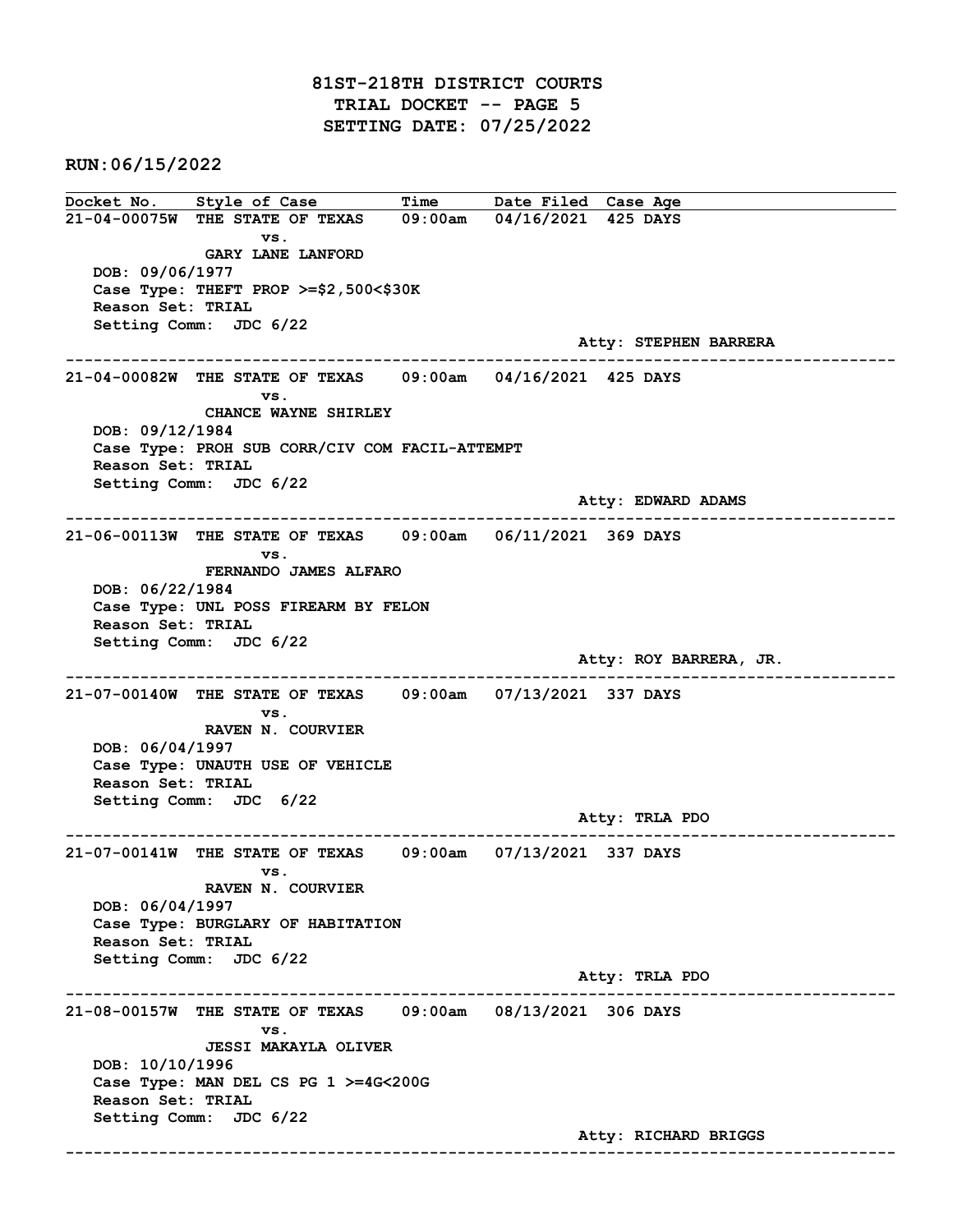## 81ST-218TH DISTRICT COURTS TRIAL DOCKET -- PAGE 6 SETTING DATE: 07/25/2022

RUN:06/15/2022

Docket No. Style of Case Time Date Filed Case Age 21-08-00168W THE STATE OF TEXAS 09:00am 08/13/2021 306 DAYS vs. LEONARD D. HEINMANN DOB: 02/18/1966 Case Type: MAN DEL CS PG 1 >=1G<4G Reason Set: TRIAL Setting Comm: JDC 6/22 Atty: TRLA PDO ------------------------------------------------------------------------------------------------------------------------ 21-10-00197W THE STATE OF TEXAS 09:00am 10/01/2021 257 DAYS vs. GARY LANE LANFORD DOB: 09/06/1977 Case Type: THEFT PROP <\$2,500 2/MORE PREV CONV Reason Set: TRIAL Setting Comm: JDC 6/22 Atty: STEPHEN BARRERA ------------------------------------------------------------------------------------------------------------------------ 21-10-00198W THE STATE OF TEXAS 09:00am 10/01/2021 257 DAYS vs. ROSLYNN VONSVILLE RUIZ DOB: 10/09/1987 Case Type: UNAUTH USE OF VEHICLE Reason Set: TRIAL Setting Comm: JDC 6/22; B/W Atty: TRLA PDO ------------------------------------------------------------------------------------------------------------------------ 21-10-00199W THE STATE OF TEXAS 09:00am 10/01/2021 257 DAYS vs. ROSLYNN VONSVILLE RUIZ DOB: 10/09/1987 Case Type: POSS CS PG 1 <1G Reason Set: TRIAL Setting Comm: JDC 6/22; B/W Atty: TRLA PDO ------------------------------------------------------------------------------------------------------------------------ 21-11-00215W THE STATE OF TEXAS 09:00am 11/12/2021 215 DAYS vs. RUDOLFO ALFARO JR. DOB: 03/24/1981 Case Type: MAN DEL CS PG 1 >=4G<200G Reason Set: TRIAL Setting Comm: JDC 6/22 Atty: ROY BARRERA, JR. ------------------------------------------------------------------------------------------------------------------------ 21-11-00229W THE STATE OF TEXAS 09:00am 11/12/2021 215 DAYS vs. BERNARDO RODRIGUEZ DOB: 07/08/1988 Case Type: ASSAULT WITH A DEADLY WEAPON Reason Set: TRIAL Setting Comm: JDC 7/25 Atty: ROY BARRERA, JR. ------------------------------------------------------------------------------------------------------------------------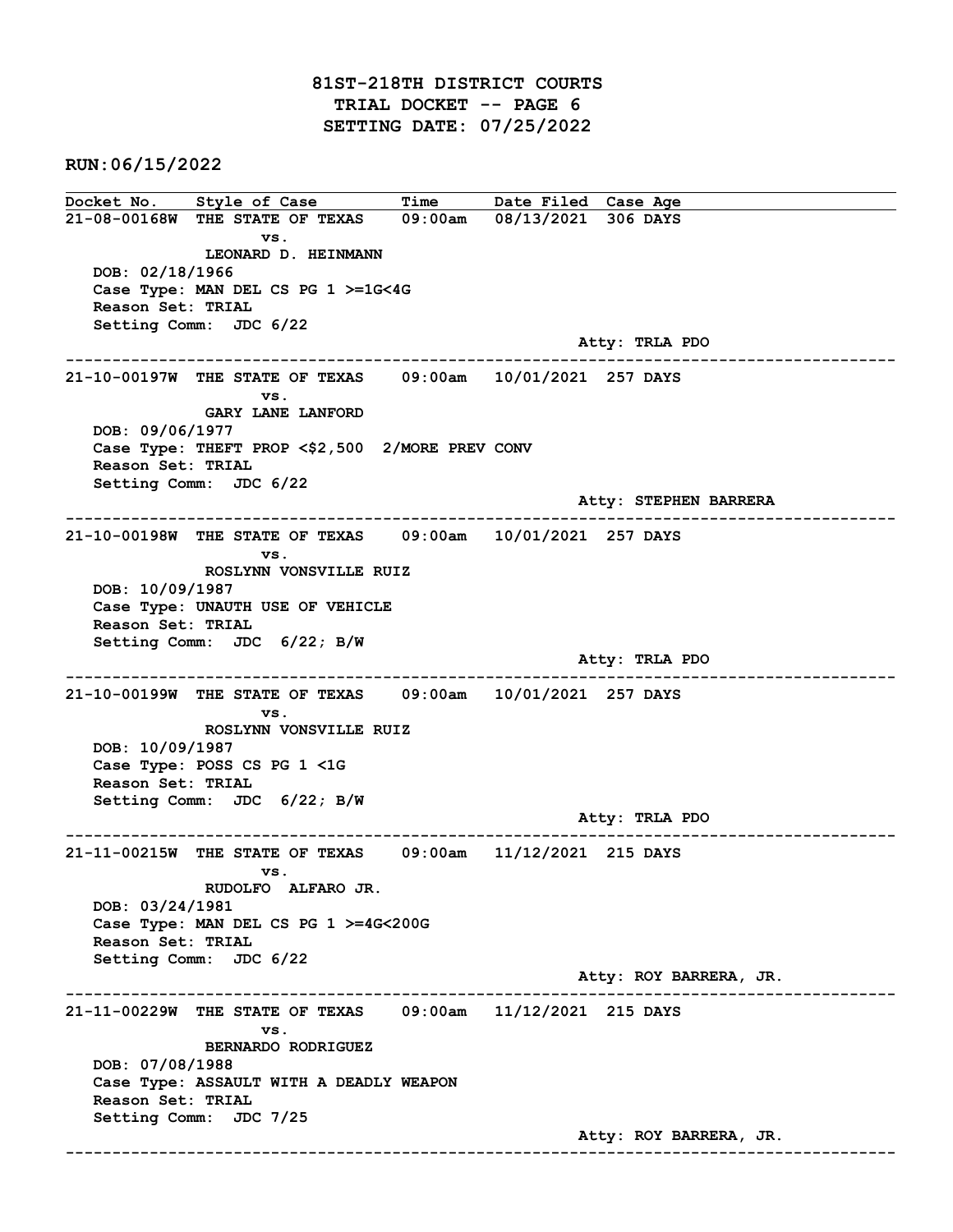## 81ST-218TH DISTRICT COURTS TRIAL DOCKET -- PAGE 7 SETTING DATE: 07/25/2022

RUN:06/15/2022

Docket No. Style of Case Time Date Filed Case Age 21-11-00249W THE STATE OF TEXAS 09:00am 11/12/2021 215 DAYS vs. TRACEY MOUNT DOB: 11/05/1955 Case Type: AGG SEXUAL ASSLT CHILD Reason Set: TRIAL Setting Comm: JDC 6/22 Atty: TRLA PDO ------------------------------------------------------------------------------------------------------------------------ 21-11-00253W THE STATE OF TEXAS 09:00am 11/12/2021 215 DAYS vs. GREGORIO E. RIVERA DOB: 10/18/1993 Case Type: AGG ASSAULT W/DEADLY WEAPON Reason Set: TRIAL Setting Comm: JDC 6/22 Atty: TRLA PDO ------------------------------------------------------------------------------------------------------------------------ 21-12-00264W THE STATE OF TEXAS 09:00am 12/03/2021 194 DAYS vs. GARY LANE LANFORD DOB: 09/06/1977 Case Type: THEFT PROP >=\$30K<\$150K Reason Set: TRIAL Setting Comm: JDC 6/22 Atty: STEPHEN BARRERA ------------------------------------------------------------------------------------------------------------------------ 21-12-00265W THE STATE OF TEXAS 09:00am 12/03/2021 194 DAYS vs. ABEL RANGEL JR. DOB: 02/01/1988 Case Type: ASSLT CAUSES BODILY INJ Reason Set: TRIAL Setting Comm: JDC 6/22 Atty: RICHARD BRIGGS ------------------------------------------------------------------------------------------------------------------------ 21-12-00272W THE STATE OF TEXAS 09:00am 12/03/2021 194 DAYS vs. JODI RENAE MORRISON DOB: 04/15/1997 Case Type: AGG ASSAULT DATE/FAMILY/HOUSE W/WEAPON Reason Set: TRIAL Setting Comm: JDC 6/22 Atty: TRLA PDO ------------------------------------------------------------------------------------------------------------------------ 22-01-00003W THE STATE OF TEXAS 09:00am 01/19/2022 147 DAYS vs. HECTOR JOE MEDINA, JR. DOB: 12/13/1980 Case Type: ASSAULT PEACE OFFICER/JUDGE Reason Set: TRIAL Setting Comm: JDC 6/22 Atty: ROBERT GIER ------------------------------------------------------------------------------------------------------------------------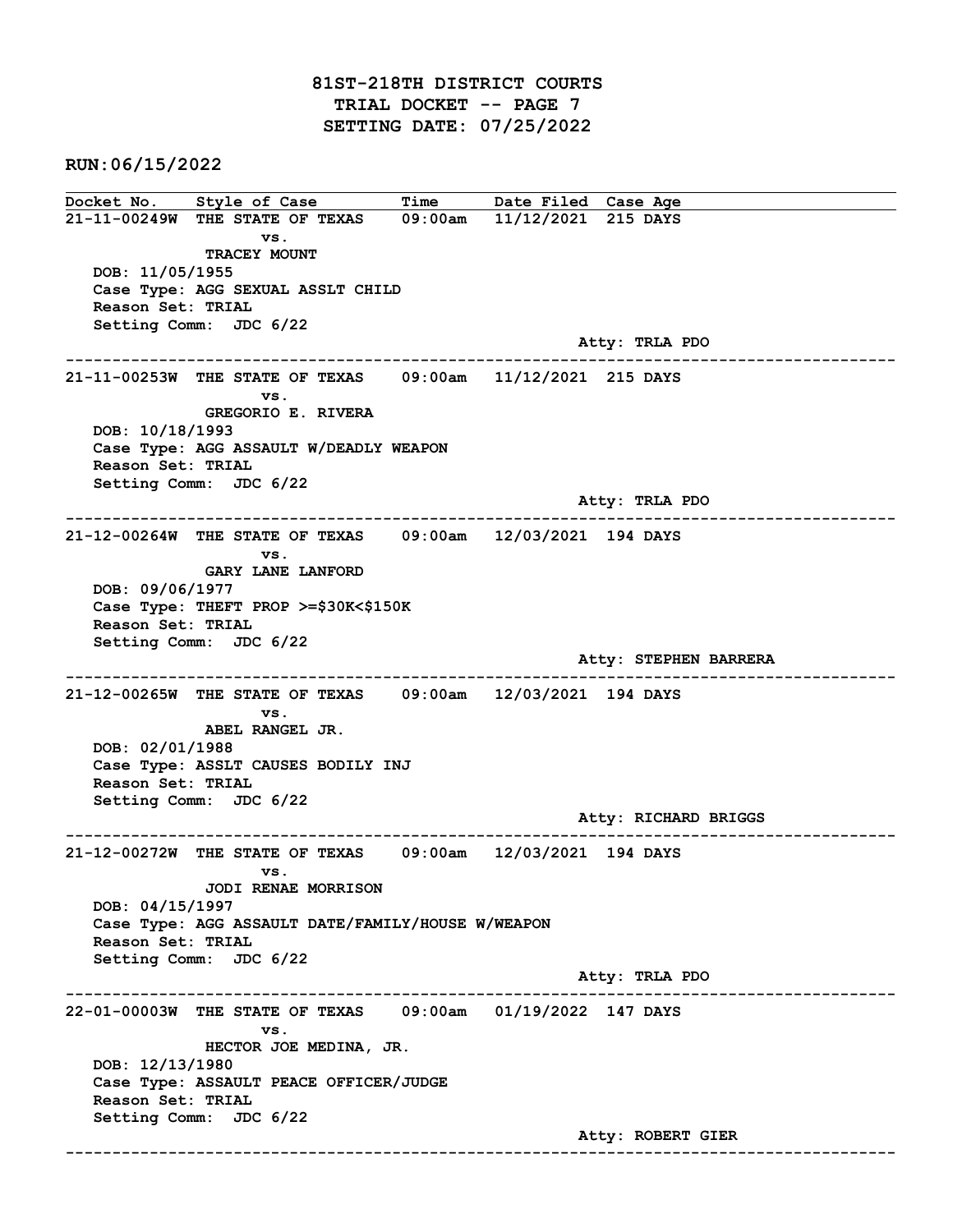RUN:06/15/2022

Docket No. Style of Case Time Date Filed Case Age 22-01-00004W THE STATE OF TEXAS 09:00am 01/19/2022 147 DAYS vs. MICHAEL WAYNE MOHR DOB: 07/16/1964 Case Type: DEADLY CONDUCT DISCH FIREARM INDIV(S) Reason Set: TRIAL Setting Comm: JDC 6/22 Atty: BRENT DORNBURG ------------------------------------------------------------------------------------------------------------------------ 22-01-00007W THE STATE OF TEXAS 09:00am 01/19/2022 147 DAYS vs. MOSES SALAS, JR DOB: 11/04/1977 Case Type: ATTEMPT TO TAKE WEAPON FROM AN OFFICER Reason Set: TRIAL Setting Comm: JDC 6/22 Atty: TRLA PDO ------------------------------------------------------------------------------------------------------------------------ 22-01-00016W THE STATE OF TEXAS 09:00am 01/19/2022 147 DAYS vs. LISA JOE ARRELLANO DOB: 11/25/1985 Case Type: POSS CS PG 1 >=1G<4G Reason Set: TRIAL Setting Comm: JDC 6/22 Atty: RICHARD BRIGGS ------------------------------------------------------------------------------------------------------------------------ 22-03-00045W THE STATE OF TEXAS 09:00am 03/04/2022 103 DAYS vs. ETHAN JACOB ELLIS DOB: 03/15/2004 Case Type: UNAUTH USE OF VEHICLE Reason Set: TRIAL Setting Comm: JDC 6/22 Atty: RICHARD BRIGGS ------------------------------------------------------------------------------------------------------------------------ 22-03-00046W THE STATE OF TEXAS 09:00am 03/04/2022 103 DAYS vs. JOSE ANIBAL GIRON DOB: 09/06/1997 Case Type: SMUGGLING OF PERSONS Reason Set: TRIAL Setting Comm: JDC 6/22 Atty: STEPHEN BARRERA ------------------------------------------------------------------------------------------------------------------------ 22-03-00047W THE STATE OF TEXAS 09:00am 03/04/2022 103 DAYS vs. FRANCISCO JR. GONZALES DOB: 06/15/1998 Case Type: MAN DEL CS PG 1 >=4G<200G Reason Set: TRIAL Setting Comm: JDC 6/22 Atty: TRLA PDO ------------------------------------------------------------------------------------------------------------------------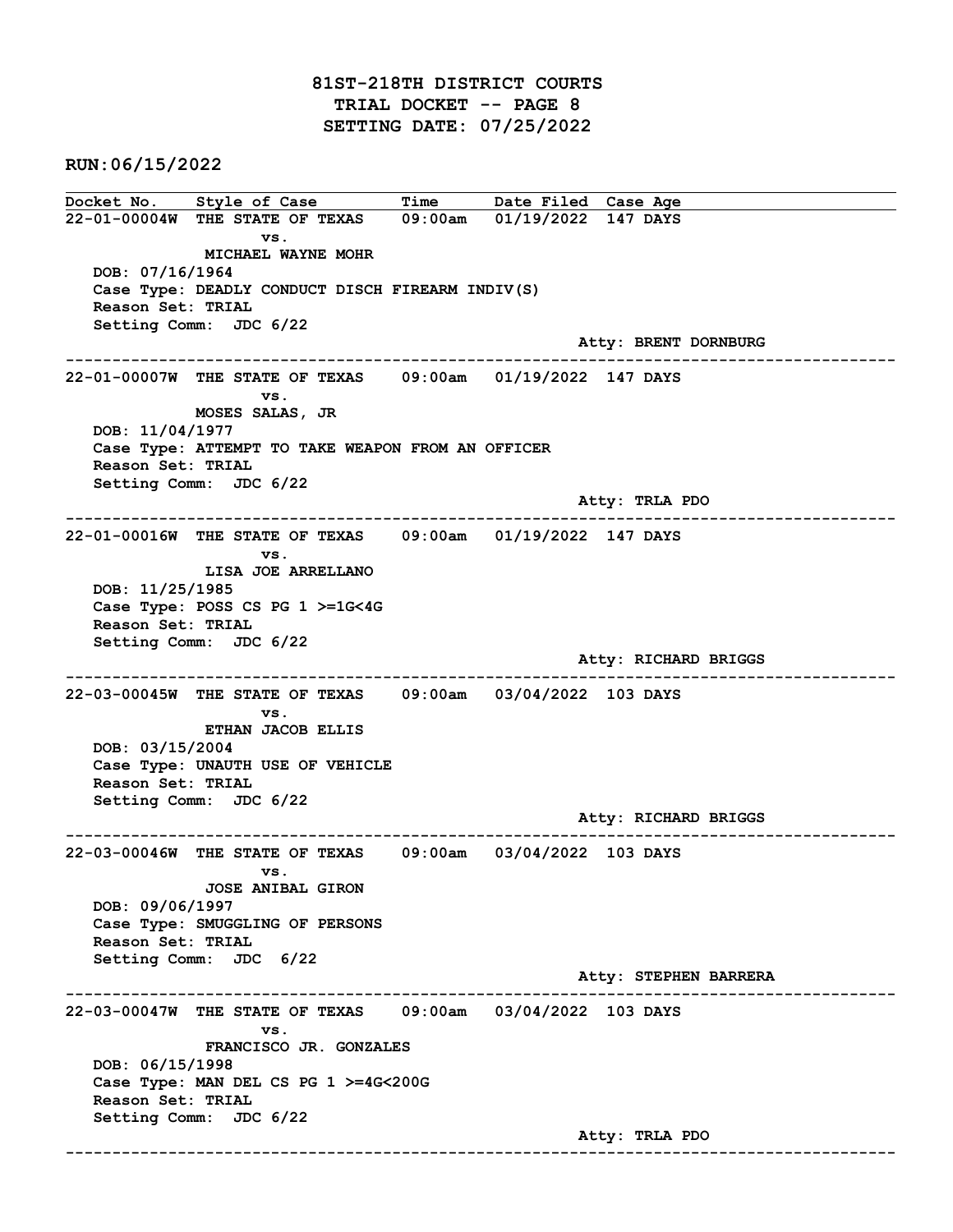## 81ST-218TH DISTRICT COURTS TRIAL DOCKET -- PAGE 9 SETTING DATE: 07/25/2022

RUN:06/15/2022

Docket No. Style of Case Time Date Filed Case Age 22-03-00050W THE STATE OF TEXAS 09:00am 03/04/2022 103 DAYS vs. VICTORIA D. MYERS DOB: 05/05/1991 Case Type: AGG ASSAULT W/DEADLY WEAPON Reason Set: TRIAL Setting Comm: JDC 6/22 Atty: TRLA PDO ------------------------------------------------------------------------------------------------------------------------ 22-03-00051W THE STATE OF TEXAS 09:00am 03/04/2022 103 DAYS vs. NATHAN RAATZ DOB: 12/20/1990 Case Type: POSS CS PG 1/1-B <1G Reason Set: TRIAL Setting Comm: JDC 6/22 Atty: TRLA PDO ------------------------------------------------------------------------------------------------------------------------ 22-03-00057W THE STATE OF TEXAS 09:00am 03/04/2022 103 DAYS vs. ROMAN GODINO DOB: 01/11/1972 Case Type: SEXUAL ASSAULT Reason Set: TRIAL Setting Comm: JDC 6/22 Atty: MONICA KHIRALLAH ------------------------------------------------------------------------------------------------------------------------ 22-03-00058W THE STATE OF TEXAS 09:00am 03/04/2022 103 DAYS vs. HUNTER WAYNE KITZMILLER DOB: 01/20/2004 Case Type: SEXUAL ASSAULT Reason Set: TRIAL Setting Comm: JDC 6/22 Atty: STEPHEN BARRERA ------------------------------------------------------------------------------------------------------------------------ 22-03-00059W THE STATE OF TEXAS 09:00am 03/04/2022 103 DAYS vs. TRENT CHRISTOPHER MARUL DOB: 09/02/1991 Case Type: SEXUAL ASSAULT Reason Set: TRIAL Setting Comm: JDC 6/22 Atty: SHANE PHELPS ------------------------------------------------------------------------------------------------------------------------ 22-05-00103W THE STATE OF TEXAS 09:00am 05/13/2022 33 DAYS vs. DAVID R. MARROQUIN DOB: 03/15/1992 Case Type: MAN DEL CS PG 1 >=4G<200G Reason Set: TRIAL Setting Comm: JDC 6/22 Atty: JASON NITZ ------------------------------------------------------------------------------------------------------------------------